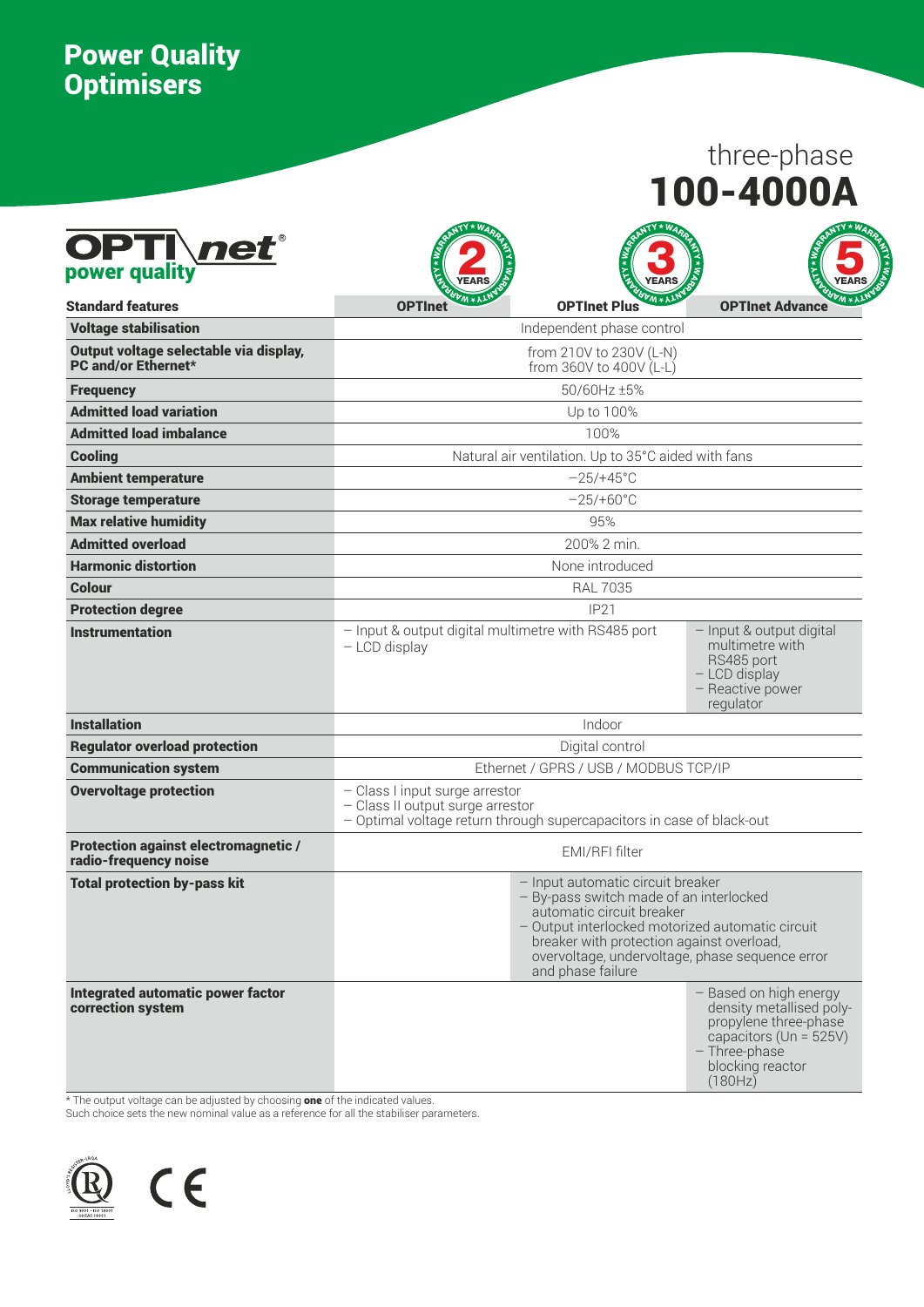

#### **Accessories**

Input isolating transformer

#### Neutral point reactor

IP54 protection degree for indoor and outdoor installation

OPTInet has been specifically designed to meet the ever increasing **power quality** issues that can be easily found in a wide range of industrial applications.

OPTInet combines the established and consolidated characteristics proper of voltage

stabilisers with features that enable the achievement of **energy saving** and **power quality** improvement. One of the factors that most affect energy saving is given by the fact that electrical appliances are usually designed to operate with an input voltage included in range rather than just one nominal voltage. Nevertheless, supplying a device a voltage **higher than the rated one** implies **higher consumption** and decrease of the expected life.

For example, supplying resistive loads 240V instead of 230V implies approximately 10% increase in the power consumption

This situation can be found worldwide due to the fact that several distribution systems are rated for a voltage higher than 400V (United Kingdom, Australia, parts of India, and so on): OPTInet provide with a practical an efficient answer to such issue.

Furthermore, higher supplying voltage might induce problems in magnetic components (possibility of magnetic core saturation).

Other factors such as proximity to power plants or distribution stations and voltage supplied at high level to cover the far end of distribution lines might affect performance of the supplied loads and energy bills.

In order to **optimise energy consumption**, the first step is a **load survey** performed by a qualified technician aiming at assessing the existing situation, deciding what steps need to be taken and estimating the potential energy savings. The survey is made necessary by the fact that not all loads are voltage-sensitive.

To sum up, the main parametres that allow for the estimation of the energy saving are:

- Mains voltage different form the load nominal one: the higher the difference, the better the energy saving.
- Level of load sensitivity to voltage variations.

An accurate analysis shall allow for the **best solution** in terms of design and rating. In some cases, it could be more sensible and economical to install an optimiser only for specifi types of loads.

All OPTInet devices are fitted with a EMI/RFI filter to protect against electromagnetic/radio-frequency noise.

OPTInet is specifically designed to allow the adjustment of the voltage received from the mains and bring it back to the value for which the load has been built. OPTInet optimises the load performance, thus obtaining lower consumption, energy saving, cost reduction and longer life expectancy.

OPTInet is available in three configurations:

- OPTInet: base version with adjustment and stabilisation of the output voltage.
- **OPTInet Plus:** version fitted with by-pass system made of three interlocked automatic circuit breakers.
- **OPTInet Advance**: top of the range type fitted with by-pass circuit and automatic power factor correction system.

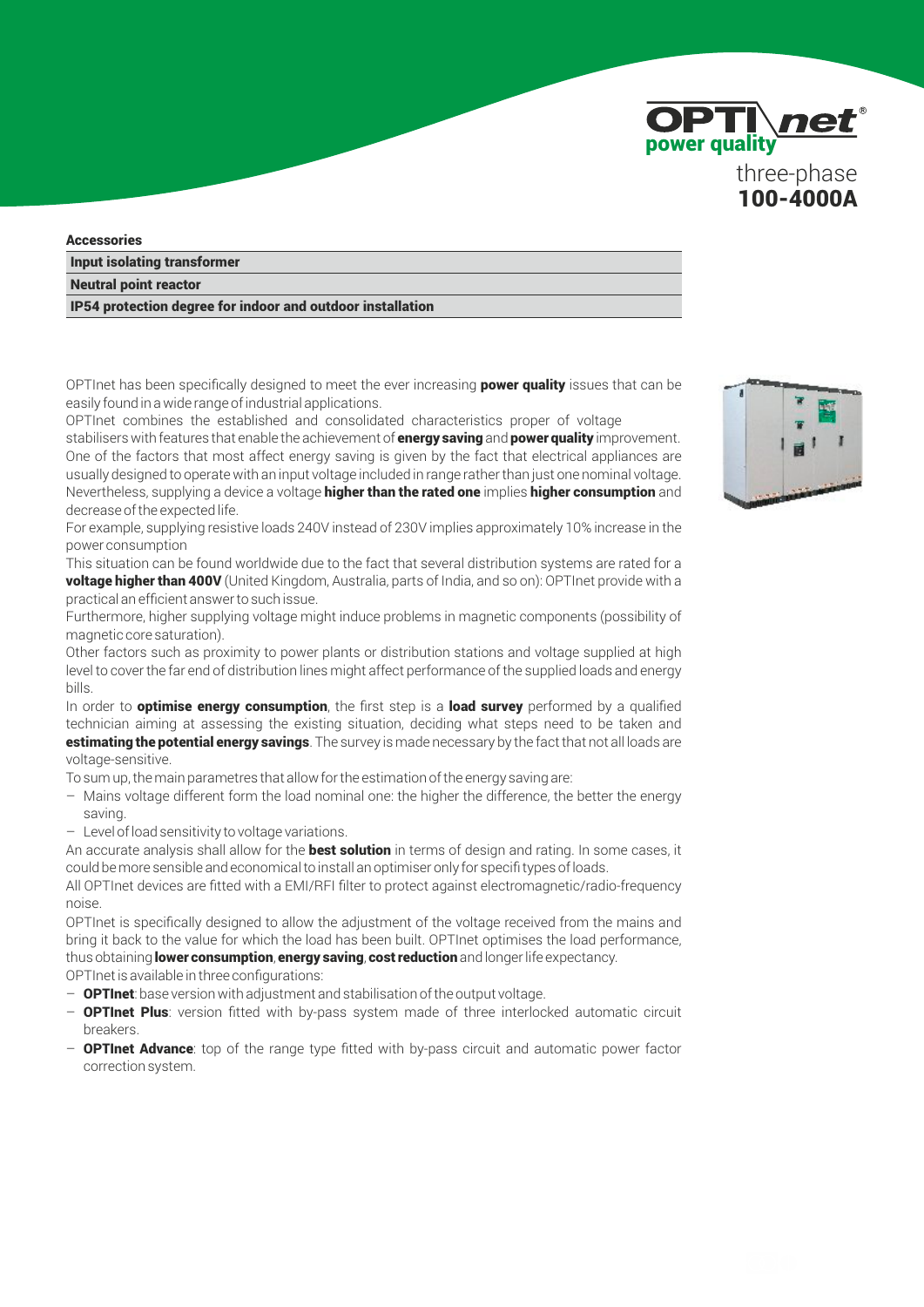

## Type of load sensitivity to the voltage variation

| <b>Incandescent, fluorescent</b><br>and discharge lamps | Consumed power is in this case directly proportional to the square of the supply voltage<br>and the load can be defined as voltage dependant.<br>Using an optimiser can extend the expected life of the load by preventing the supplying<br>voltage from being higher than the nominal one.                                                                                        |
|---------------------------------------------------------|------------------------------------------------------------------------------------------------------------------------------------------------------------------------------------------------------------------------------------------------------------------------------------------------------------------------------------------------------------------------------------|
| <b>LED lamps</b>                                        | No advantage with these lamps due to the fact that they are supllied a constant voltage.                                                                                                                                                                                                                                                                                           |
| <b>Asynchronous motor</b>                               | Low rating motors (typically under 20/25kW), widely spread at a level both domestic and<br>industrial, are considered as voltage dependant.                                                                                                                                                                                                                                        |
| <b>Inverter driven</b><br>asynchronous motors           | If the motor is driven by an inverter (speed electronic control) then it becomes voltage<br>independent.                                                                                                                                                                                                                                                                           |
| <b>Production lines</b>                                 | Usually, voltage dependant loads (low rating motors and heating systems) are mixed with<br>voltage independent loads (electronic devices). Only a careful investigation can establish<br>the energy savings entity.<br>A typical application is provided by the refrigerating banks used in supermarkets, made of<br>combination of small motors directly fed by electronic units. |
| <b>Electronic devices</b>                               | Small equipment such as computers, office machines and telecom systems are generally<br>fed via power supplies, which are insensitive to voltage variation.                                                                                                                                                                                                                        |

 $\bullet$  a little sensitive to voltage variation /  $\bullet$  sensitive to voltage variation

| <b>Type</b> | ≌<br>پ<br>.≒<br>-<br>È<br>등<br>ž ő | Rating<br>@ 415 | ω<br>$\overline{\mathfrak{a}}$<br>$\bullet$ $\bar{\circ}$<br><u>ּ ה</u><br>ਨ<br>$\frac{1}{5}$ $\frac{1}{5}$ $\frac{1}{5}$ $\frac{1}{5}$<br><u>se</u> | 孟<br>∸<br>cie<br><br>臣<br> | œ<br>5<br>w<br><b>GJ</b><br>Ð<br>န္တ ရွ | <b>A</b><br>- 17<br>ᄛ | ÷<br>eigh |
|-------------|------------------------------------|-----------------|------------------------------------------------------------------------------------------------------------------------------------------------------|----------------------------|-----------------------------------------|-----------------------|-----------|
|             | $[{\mathsf A}]$                    | [kVA]           | $[ \vee]$                                                                                                                                            | $\left[\%\right]$          | [ms/V]                                  | Type                  | [kg]      |

### OPTInet

| <b>OPTInet 100</b>  | 100  | 72   | 360-400 | >98 | 12 | 51 | 490   |
|---------------------|------|------|---------|-----|----|----|-------|
| <b>OPTInet 125</b>  | 125  | 90   | 360-400 | >98 | 12 | 51 | 580   |
| <b>OPTInet 160</b>  | 160  | 115  | 360-400 | >98 | 15 | 54 | 670   |
| <b>OPTInet 200</b>  | 200  | 145  | 360-400 | >98 | 15 | 55 | 900   |
| <b>OPTInet 250</b>  | 250  | 180  | 360-400 | >98 | 15 | 55 | 950   |
| <b>OPTInet 320</b>  | 320  | 230  | 360-400 | >98 | 15 | 55 | 1050  |
| <b>OPTInet 400</b>  | 400  | 290  | 360-400 | >98 | 15 | 55 | 1300  |
| <b>OPTInet 500</b>  | 500  | 360  | 360-400 | >98 | 15 | 53 | 1400  |
| <b>OPTInet 630</b>  | 630  | 450  | 360-400 | >98 | 15 | 62 | 1700  |
| <b>OPTInet 800</b>  | 800  | 575  | 360-400 | >98 | 18 | 62 | 2200  |
| <b>OPTInet 1000</b> | 1000 | 720  | 360-400 | >98 | 18 | 63 | 2400  |
| <b>OPTInet 1250</b> | 1250 | 900  | 360-400 | >98 | 18 | 64 | 3000  |
| <b>OPTInet 1600</b> | 1600 | 1150 | 360-400 | >98 | 18 | 70 | 4000  |
| <b>OPTInet 2000</b> | 2000 | 1450 | 360-400 | >98 | 18 | 70 | 4300  |
| <b>OPTInet 2500</b> | 2500 | 1800 | 360-400 | >98 | 22 | 80 | 6000  |
| <b>OPTInet 3200</b> | 3200 | 2300 | 360-400 | >98 | 22 | 80 | 7300  |
| <b>OPTInet 4000</b> | 4000 | 2900 | 360-400 | >98 | 27 | 90 | 11000 |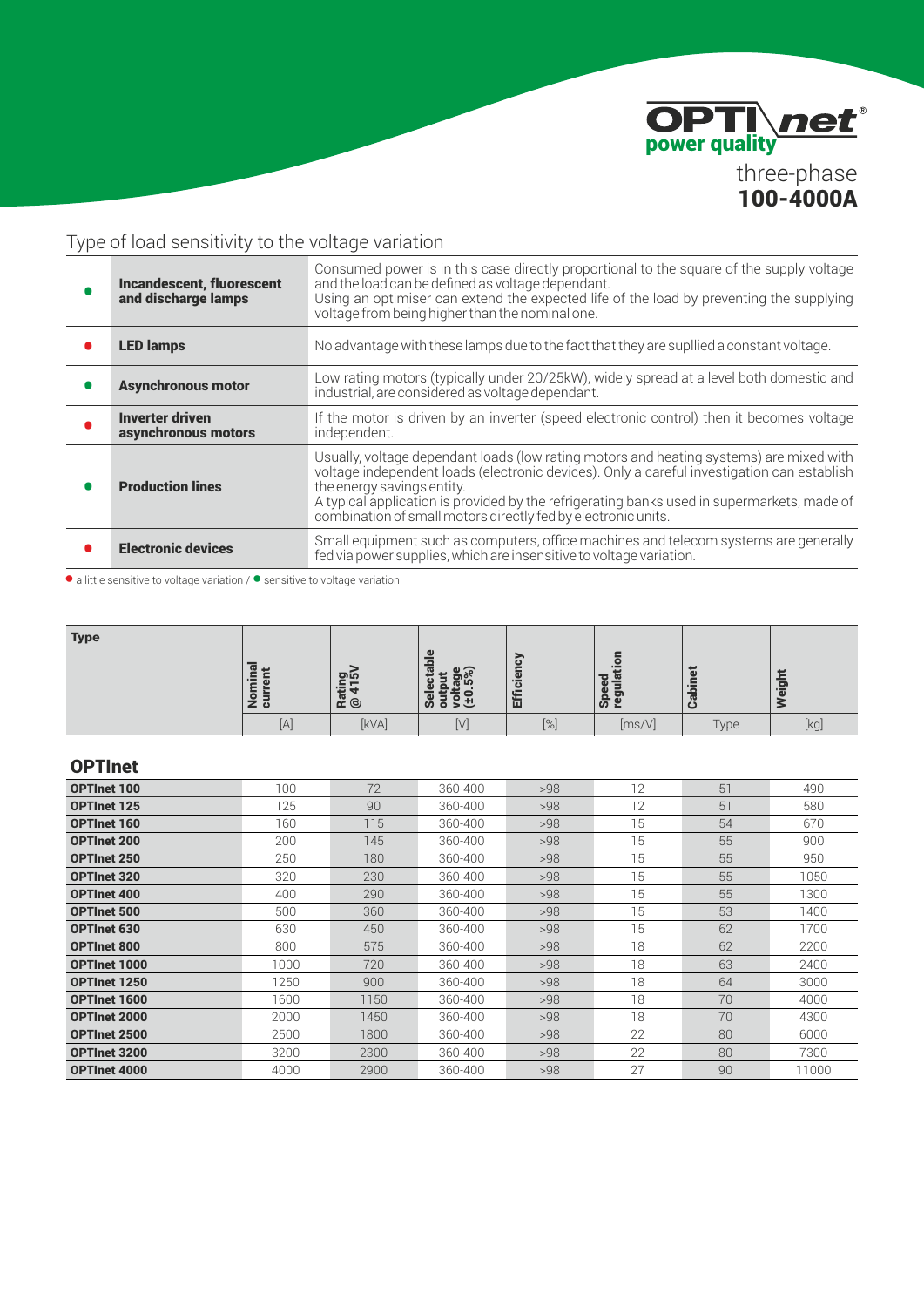

three-phase 100-4000A

| <b>Type</b> | ⊕ ⊶<br>٠≣<br>f1<br>zō | מוס<br>र्नु द | $\mathbf{d}$<br>$\sigma$<br>စ ွ<br>ទីខ្ល<br>Ŧ<br>αı<br>$\mathbf{d}$<br>ると<br><u>ဖ</u> စ် စ | る<br>ficien<br>뙤 | ÷<br>œ<br>$\bullet$<br>ω<br>$\mathbf{a}$<br>$\mathbf{\Omega}$<br>ທ ະ | مسترد<br>.≒ | eight |
|-------------|-----------------------|---------------|--------------------------------------------------------------------------------------------|------------------|----------------------------------------------------------------------|-------------|-------|
|             | $[{\mathsf A}]$       | [kVA]         | ΙVΙ                                                                                        | [%]              | [ms/V]                                                               | Type        | [kg]  |

### OPTInet Plus

| <b>OPTInet Plus 100</b>  | 100  | 72   | 360-400 | >98 | 20 | 41 | 590   |
|--------------------------|------|------|---------|-----|----|----|-------|
| <b>OPTInet Plus 125</b>  | 125  | 90   | 360-400 | >98 | 20 | 41 | 680   |
| <b>OPTInet Plus 160</b>  | 160  | 115  | 360-400 | >98 | 20 | 44 | 770   |
| <b>OPTInet Plus 200</b>  | 200  | 145  | 360-400 | >98 | 20 | 47 | 1010  |
| <b>OPTInet Plus 250</b>  | 250  | 180  | 360-400 | >98 | 20 | 47 | 1075  |
| <b>OPTInet Plus 320</b>  | 320  | 230  | 360-400 | >98 | 20 | 47 | 1175  |
| <b>OPTInet Plus 400</b>  | 400  | 290  | 360-400 | >98 | 20 | 56 | 1470  |
| <b>OPTInet Plus 500</b>  | 500  | 360  | 360-400 | >98 | 20 | 52 | 1570  |
| <b>OPTInet Plus 630</b>  | 630  | 450  | 360-400 | >98 | 20 | 63 | 1900  |
| <b>OPTInet Plus 800</b>  | 800  | 575  | 360-400 | >98 | 20 | 63 | 2400  |
| <b>OPTInet Plus 1000</b> | 1000 | 720  | 360-400 | >98 | 20 | 64 | 2600  |
| <b>OPTInet Plus 1250</b> | 1250 | 900  | 360-400 | >98 | 24 | 66 | 3630  |
| <b>OPTInet Plus 1600</b> | 1600 | 1150 | 360-400 | >98 | 24 | 72 | 4640  |
| <b>OPTInet Plus 2000</b> | 2000 | 1450 | 360-400 | >98 | 30 | 72 | 4950  |
| <b>OPTInet Plus 2500</b> | 2500 | 1800 | 360-400 | >98 | 30 | 82 | 6730  |
| <b>OPTInet Plus 3200</b> | 3200 | 2300 | 360-400 | >98 | 30 | 83 | 8400  |
| <b>OPTInet Plus 4000</b> | 4000 | 2900 | 360-400 | >98 | 30 | 92 | 12200 |

### OPTInet Advance

| <b>OPTInet Advance 100</b>  | 100  | 72   | 360-400 | >98 | 20 | 47 | 690   |
|-----------------------------|------|------|---------|-----|----|----|-------|
| <b>OPTInet Advance 125</b>  | 125  | 90   | 360-400 | >98 | 20 | 47 | 780   |
| <b>OPTInet Advance 160</b>  | 160  | 115  | 360-400 | >98 | 20 | 53 | 900   |
| <b>OPTInet Advance 200</b>  | 200  | 145  | 360-400 | >98 | 20 | 56 | 1150  |
| <b>OPTInet Advance 250</b>  | 250  | 180  | 360-400 | >98 | 20 | 56 | 1220  |
| <b>OPTInet Advance 320</b>  | 320  | 230  | 360-400 | >98 | 20 | 50 | 1450  |
| <b>OPTInet Advance 400</b>  | 400  | 290  | 360-400 | >98 | 20 | 50 | 1700  |
| <b>OPTInet Advance 500</b>  | 500  | 360  | 360-400 | >98 | 20 | 57 | 1880  |
| <b>OPTInet Advance 630</b>  | 630  | 450  | 360-400 | >98 | 20 | 64 | 2200  |
| <b>OPTInet Advance 800</b>  | 800  | 575  | 360-400 | >98 | 20 | 64 | 2720  |
| <b>OPTInet Advance 1000</b> | 1000 | 720  | 360-400 | >98 | 20 | 65 | 2950  |
| <b>OPTInet Advance 1250</b> | 1250 | 900  | 360-400 | >98 | 24 | 72 | 4240  |
| <b>OPTInet Advance 1600</b> | 1600 | 1150 | 360-400 | >98 | 24 | 73 | 5500  |
| <b>OPTInet Advance 2000</b> | 2000 | 1450 | 360-400 | >98 | 30 | 73 | 5980  |
| <b>OPTInet Advance 2500</b> | 2500 | 1800 | 360-400 | >98 | 30 | 82 | 7840  |
| <b>OPTInet Advance 3200</b> | 3200 | 2300 | 360-400 | >98 | 30 | 84 | 9600  |
| <b>OPTInet Advance 4000</b> | 4000 | 2900 | 360-400 | >98 | 30 | 93 | 12800 |
|                             |      |      |         |     |    |    |       |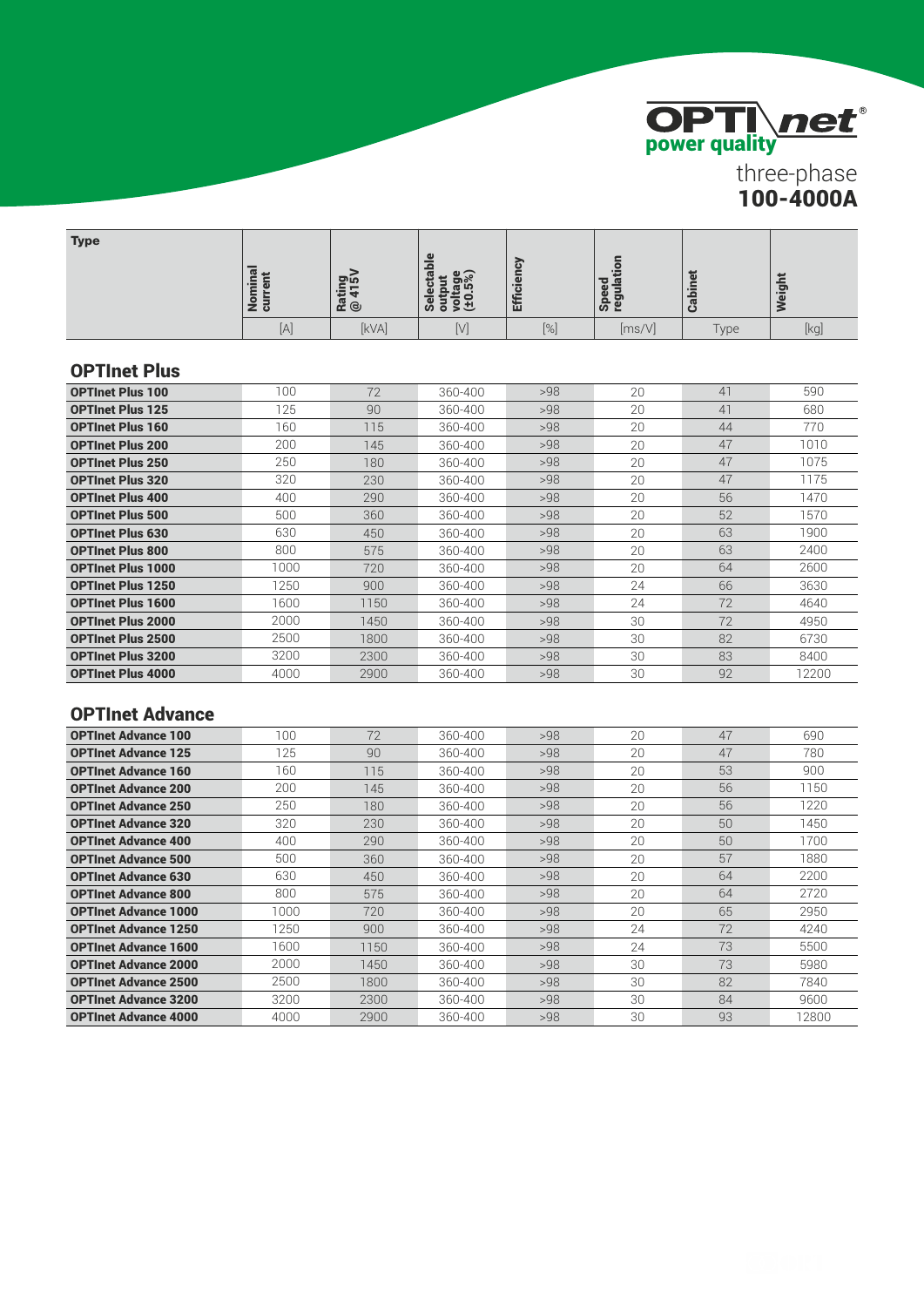



### Energy saving

Load voltage optimization ending in performance improvement, increase of the equipment life expectancy and overall cost reduction.



### Power Quality

Continuous voltage monitoring and regulation to a stable value aimed at providing for the optimum supply protected from potential electromagnetic and radio-frequency noise.



### Long life

System voltage regulator with **rollers** (without brushes, which are subject to heavy wear & tear). Columnar voltage regulator make possible to achieve high ratings (up to 6000kVA) and a solid and reliable construction



### **Technology**

Control and stabilisation, performed on the true RMS value, are based on two two-way DSP-microprocessor operating with a software specifically developed, and under the supervision provided by a third microprocessor (bodyguard). Parameters and reference voltage can be set via a PC, thus allowing for solving any problems related to voltage stability directly in the field. Independent regulation on each phase.



#### Protection

The stabiliser is provided of an **electronic** voltage regulator **protection system** activates in case of overload on the voltage regulator. In such conditions, the load supply is not interrupted. The auxiliary circuit is protected by fuses.



### Protection

Overvoltage protection: Class I input surge arrestor. – Class II output surge arrestor.



#### **Protection**

Output voltage reset to the minimum value in case of blackout by means of **supercapacitors** banks in order to ensure the correct shutdown.



#### Protection

- Total protection by-pass kit (only for OPTInet Plus & Advance):
- Input automatic circuit breaker
- By-pass automatic circuit breaker
- Output motorized automatic circuit breaker



### Instrumentation

Two **multi-task digital analyser** mounted on the front panel and fitted with RS485 port (linked and phase voltage current, frequency, power factor, active power, reactive power, apparent power etc.).